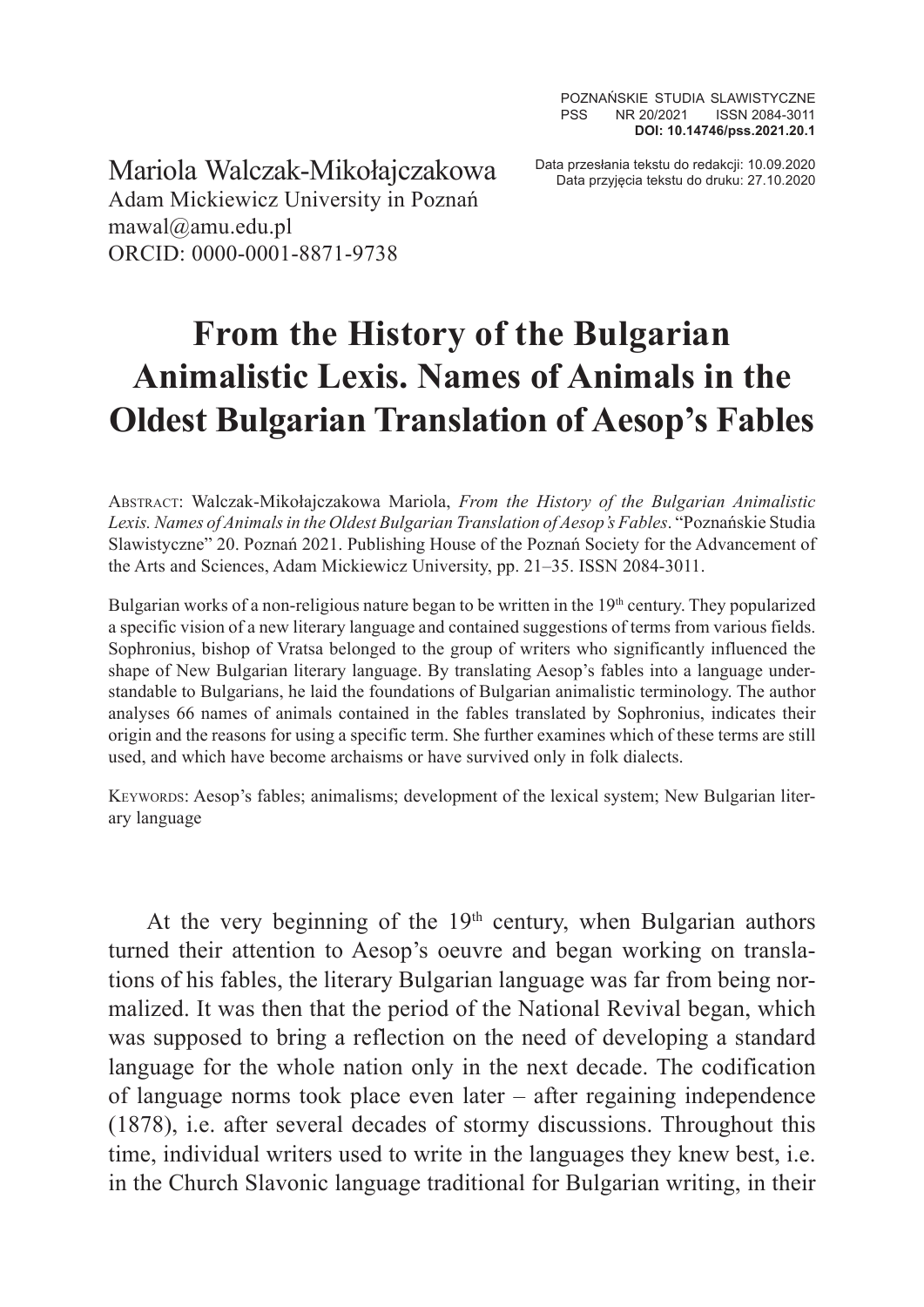preferred dialects, spoken in a limited area, or – most often – using a mixture of Orthodox Church language and vernacular.

A linguistic mosaic is characteristic of nineteenth-century Bulgarian literature, and the language of almost every work was a specific proposition of the shape of the literary Bulgarian language. The process of lexical enrichment of the language proceeded with the greatest intensity in the period after the liberation, when significant changes took place in the socio-economic and intellectual life of the country, and institutions focused on working on the New Bulgarian literary language started operating. "През този период книжовният език се превръща не само в средство, но и в оръдие за развитие на науката, културата и просветата"<sup>1</sup> – a famous lexicographer Todor Boyadzhiev (Бояджиев, 1986, 37) wrote. However, before this happened, individual writers began taking up non-religious topics and creating educational works, thus expanding the lexical resources of the Bulgarian language. The use of specific lexical means by the most famous and respected writers had a significant impact on the later language standard developed in the course of long discussions (Вълчев, 2009).

Therefore, special attention should be paid to the oldest works of a non-religious character, which popularized a specific vision of the language and, as it were, suggested terms from various fields. Among the group of writers, who significantly influenced the language of the first half of the nineteenth century, was undoubtedly Stoyko Vladislavov – Bishop of Vratsa, known as Sophronius of Vratsa, author of the first Bulgarian translation of Aesop's fables.

Aesop's fables, due to the characters appearing in them, are usually called animal fables. Their titles themselves usually contain at least one name of the animal, so by translating 144 works<sup>2</sup> of a semi-legendary Greek writer in 1802, Sophronius laid the foundations for the development of animalistic terminology (Walczak-Mikołajczakowa, 2009, 15–40). Another, anonymous translator, who in 1812 translated 120 fables from the Modern Greek collection of Joanis Patusas followed his example. However,

<sup>&</sup>lt;sup>1</sup> "During this period, language became not only a means, but also a tool for the development of science, culture and education" (translated by M.W.-M.).

<sup>2</sup>Sophronius wrote a total of 147 fables, but the three other fables, included in the collection, are not works by Aesop.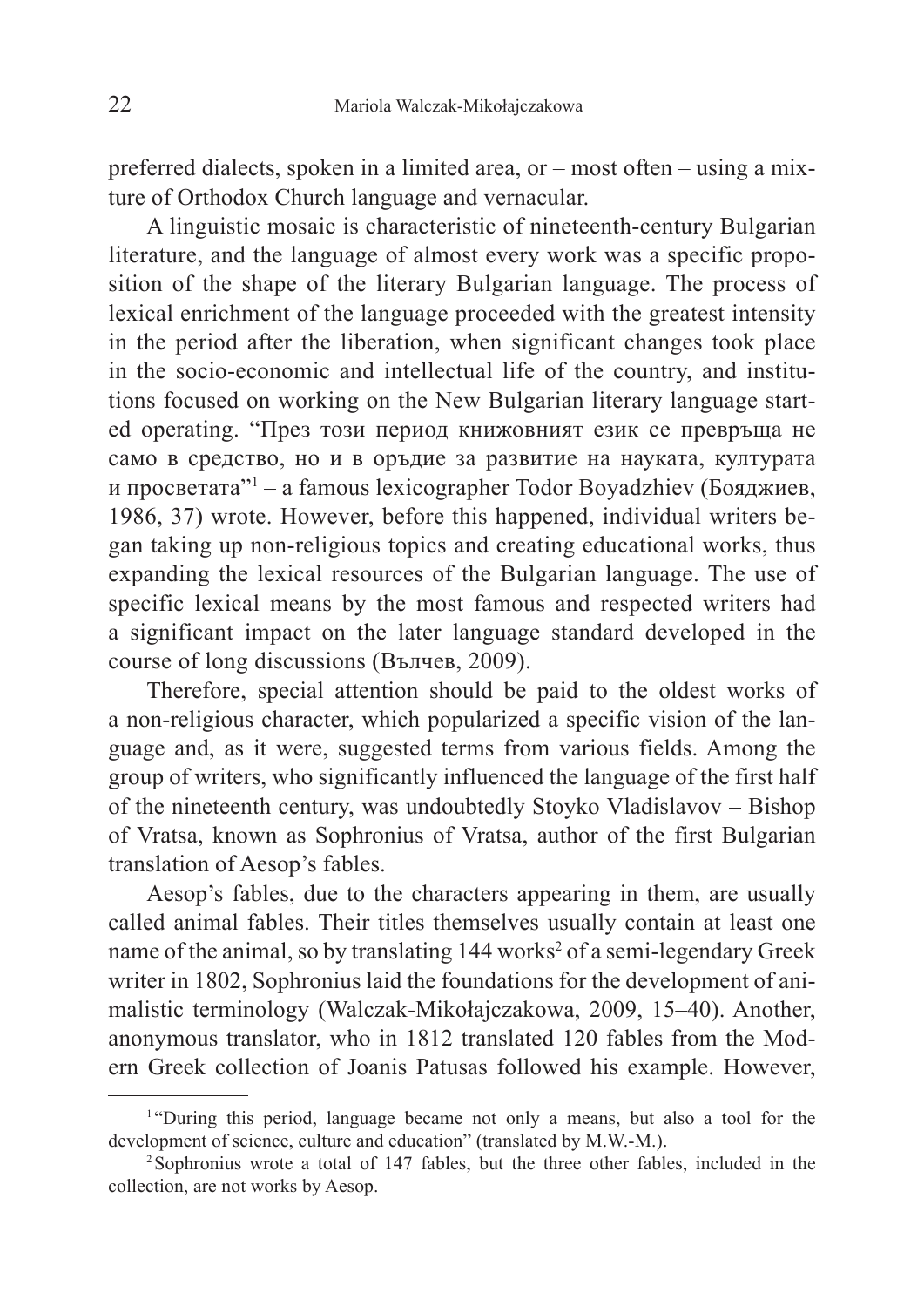they remained in manuscript and never gained a wider audience, as there was a significant limitation in language translation. Today, this anonymous manuscript is the subject of research by a few historians of the language, who see in it only a proposal to use the local dialect of the Kiustendil area as a literary language (Ничев, 1961). Bulgarian names of animals do not have a separate dictionary, and for linguists they are interesting mainly from the point of view of their etymology or as a component of phraseologisms (v. e.g. Александрова, 1993; Зидарова, 1997; Недкова, 2005, Нанкинов, 2010).<sup>3</sup> There was also no single, generally accepted term for the names of animals. In Polish linguistics, they are most often referred to as animalisms, but there are also terms such as: zoo lexemes, zoo appellatives and faunisms (Szerszunowicz, 2014), which in turn are in vain to be found in Bulgarian studies. The descriptive term *названия на животните* is most often used there because, as it seems, the terms *зооном* and *зоолекса*, proposed by Todor Balkanski and Kiril Cankov (Балкански, Цанков, 2010, 150), were not widely used, although these, in turn, became popular in the research of Russian and Serbian linguists. On the other hand, the term *zoonim* is widely used in all languages – this, however, refers to the names of animals given to them by humans, not to their appelatives. In this article, therefore, the clear terms *animalisms* and *faunisms* will be used as synonyms for the term animal names.

The analysis will cover the animalisms appearing in the oldest translation, i.e. in the collection of fables written by Sophronius of Vratsa, which are part of the so-called The second Vidinski collection – a compilation manuscript, containing, apart from the fables, also short didactic dialogues based on the works of the ancient writers and other moralizing works. The Sophronius manuscript was not published until the  $20<sup>th</sup>$  century, but literary historians believe that it nevertheless had a great influence on many Bulgarian authors. Ivan Radev, author of The History of Bulgarian Literature of National Revival period assesses this work as follows:

Макар и останал неотпечатан, той [Втори видински сборник] оказва значително влияние върху българската литература през следващите десетилетия, като

<sup>&</sup>lt;sup>3</sup> In Poland, comparative studies on animalistic phraseologisms from various Slavic and non-Slavic languages are particularly popular (v. e.g. the works of J. Szerszunowicz, J. Anusiewicz, A. Nowakowska and others).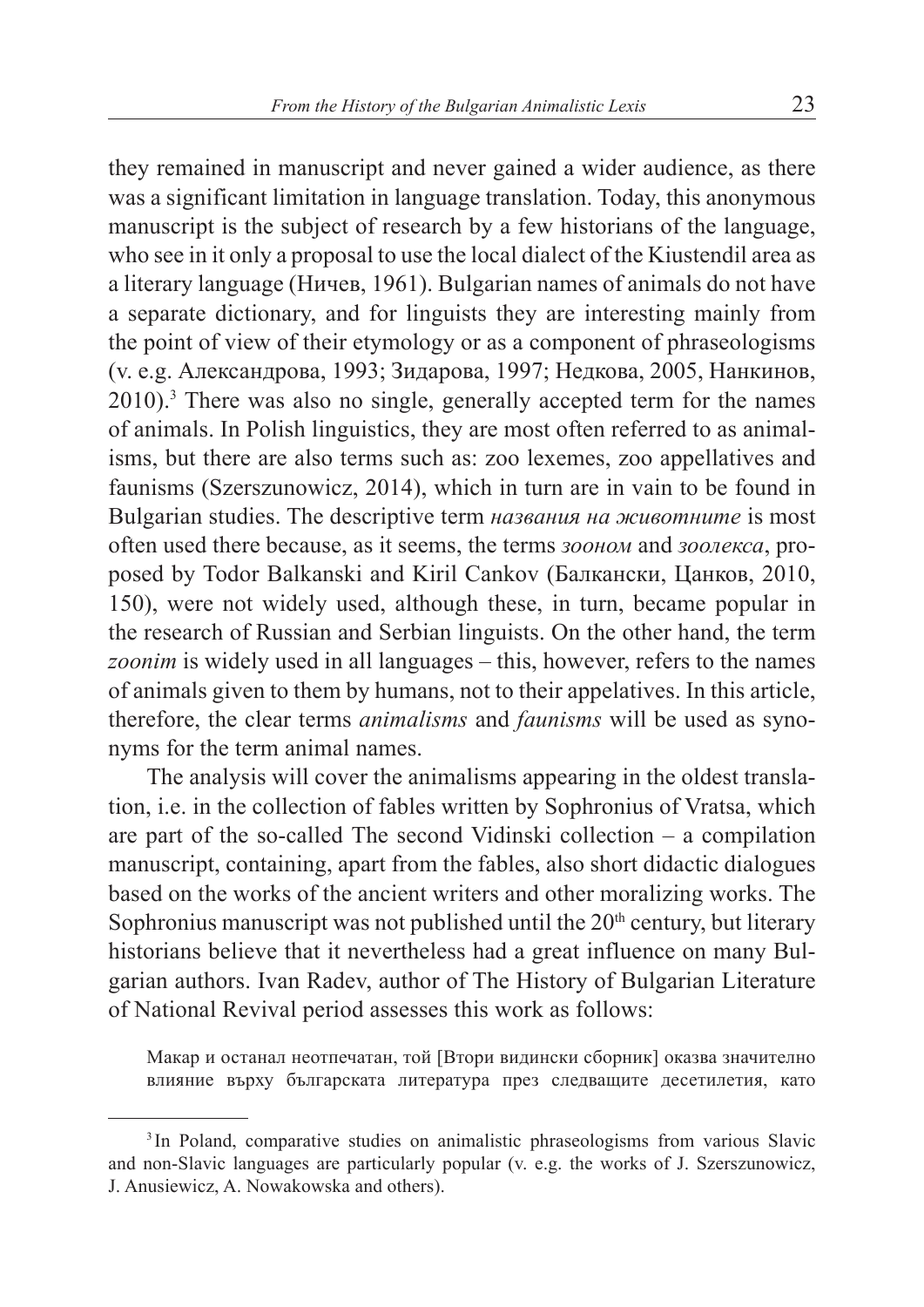жанрът на кратките дидактични форми е доразвит от автори като Петър Берон, Неофит Бозвели, Неофит Рилски, Райно Попович, Константин Огнянович4 (Радев, 2007, 110).

As a commentary to the above quotation, let us add that three of the authors mentioned by Radev (Beron, Bozveli, Popovich) also dealt with fable-writing, and their works clearly refer to the translations of Sophronius (Walczak-Mikołajczakowa, 2009).

In the Sophronius translation, there are a total of 66 names of animals belonging to different classes and families. The largest group consists of mammals (28 names), and birds (21 names). Arthropods (insects, arachnids, and bugs among them) are represented by 8 names, there are 5 reptiles and amphibians, fish occur under two names, two different names also refer to snails, one to a crustacean and one to a primitive tissue free aquatic animal called a sponge. Some of them have been accepted by the creators of the New Bulgarian literary language and are still used today, others have been forgotten, and still some others have been preserved only in folk dialects.

Among the names of mammals, we can find representatives of all the above-mentioned categories. The name аслань 'lion' is one of the archaisms that have not found a place in the new literary Bulgarian region. This name, borrowed from the Turkish language (Tur. *aslan*), appears in the text of as many as 13 fables, the lion of which is the main character, e.g. Аслань и жаба, Л сица и аслань, Аслань и медведь. It was widely known and used, as evidenced not only by the possibility of making derivatives from it (v. асланска кожа, асланските ногте), but also the fact that it was used by other writers for a long time after Sophronius, including Ivan Vazov. The dictionary of rare and obsolete words (Илчев, 1974) under the entry *аслан* notes such examples taken from the works of Vazov as "Хората от едно правят сто, от мравката аслан!; Изви кривака, свали го бърже / с ръка юнашка, с сила асланска" (Илчев, 1974, 20). Later, when the Bulgarian language began to be cleansed of orientalisms, *аслан* gave way to

<sup>4</sup>Although it was not published, The Second Vidinski Collection had a great influence on the Bulgarian literature for the next decades, and short didactic forms were continued and developed by authors such as Petar Beron, Neophit Bozveli, Neophit of Rila, Rayno Popovich, Konstantin Ognyanovich.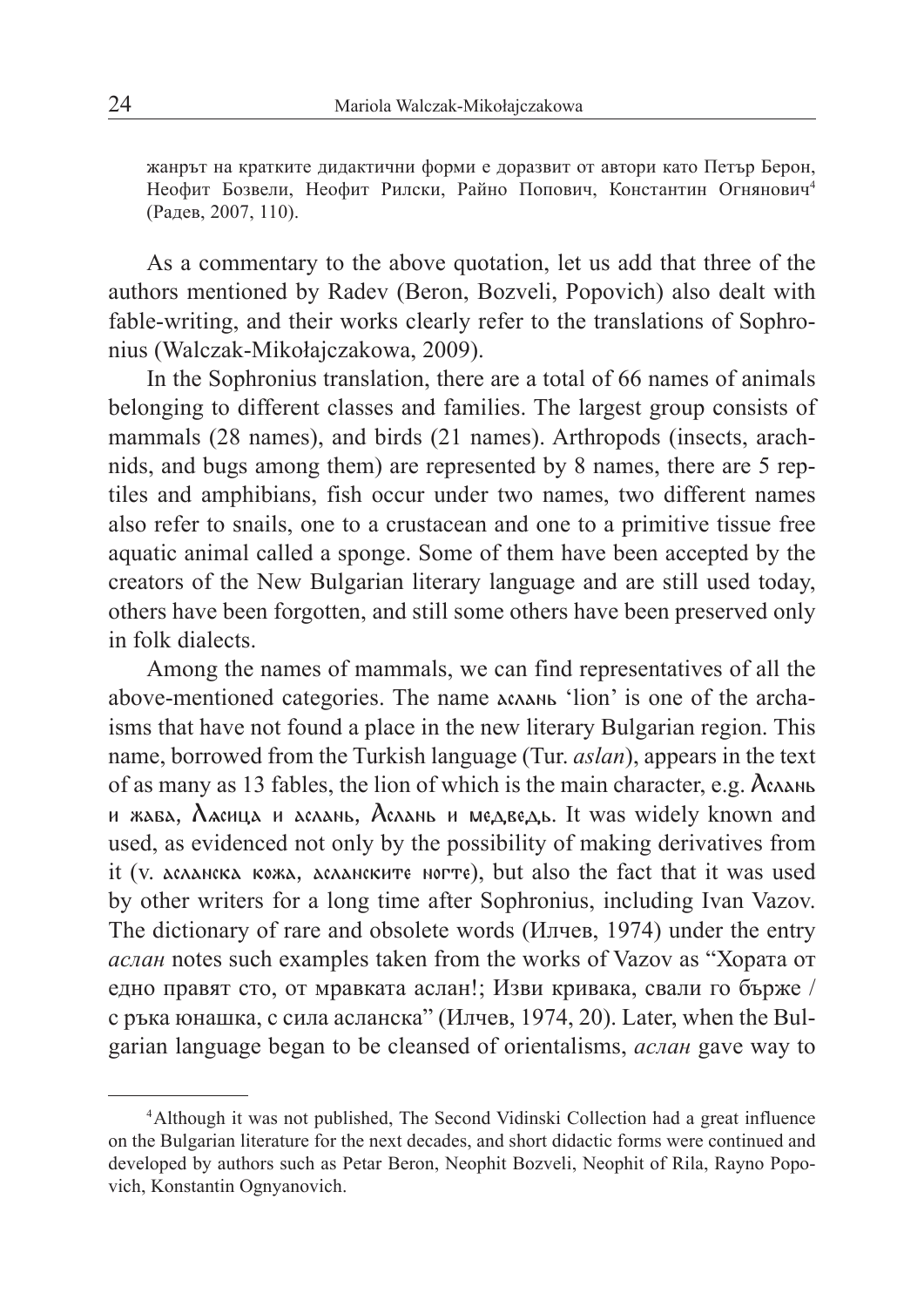the Slavic (already used in Old Bulgarian writing) name *лъв*. A testimony to the process of changing lexemes and its long duration is the dialogue cited in the same dictionary taken from the work of Angel Karaliychev (1902–1972), the author of fairy tales, legends and stories for children, where *аслан* is used by a representative of the older generation: "В София имаше един мост с четири големи аслани от желязо. Стоят ли още асланите? Стоят. Дядо Петко се успокои, като разбра, че лъвовете са на мястото си" (Илчев, 1974, 20).

Borrowings from Turkish are also names such as: катьрь (contemporary: *катър* 'hybryd of a donkey and a mare', from Turkish *katır*) and маїмвнь (contemporary маймуна 'monkey', from Turkish *myjmun*), which have been preserved in the language to this day. It is worth noting that the Bulgarian language distinguishes between the names *катър* 'a hybrid of a stallion and a donkey' and *муле* 'a hybrid of a donkey and a mare', while in the Polish language only one word is used *muł* (from Lat. *mūlus*) (Boryś, 2008, 342).

In the translations of Sophronius, we can also find the Turkish word ать, which usually means 'riding horse.' This noun meaning of the word *ат* was used e.g. in folk songs, where such horses were usually described as beautiful and well-fed. In the fable Магары сиречь: катырь Sophronius uses the word ать as an adjective, focusing precisely on the connotations associated with it: "како не е отець мои магаръі, ами й конь ать, почто адь все на него приличамь."

To define a beaver Sophronius used the word касторхи derived from Greek. However, realizing that this name is not widely known, the fable W касторхи began with an explanation: "Касторхи та е единь скоть сась четъюри ноги, и пасе покрай водето, дзмать зарадь негw, како мз са мадете исцэлителни." By paying attention to the healing power of beaver testicles, he probably aroused the interest of readers in this rare animal, which, however, did not result in consolidation of the Greek name in Bulgarian. Among the names of mammals borrowed from Greek, we can also find the noun камила, which means 'a camel', which has found a permanent place in the literary Bulgarian language replacing the Old Bulgarian name вельвлжда noted among others in the Suprasl Code.

A frequent hero of Aesop's fables is a donkey – in the translation of Sophronius of Vratsa магары. The noun *магаре* is used to this day, not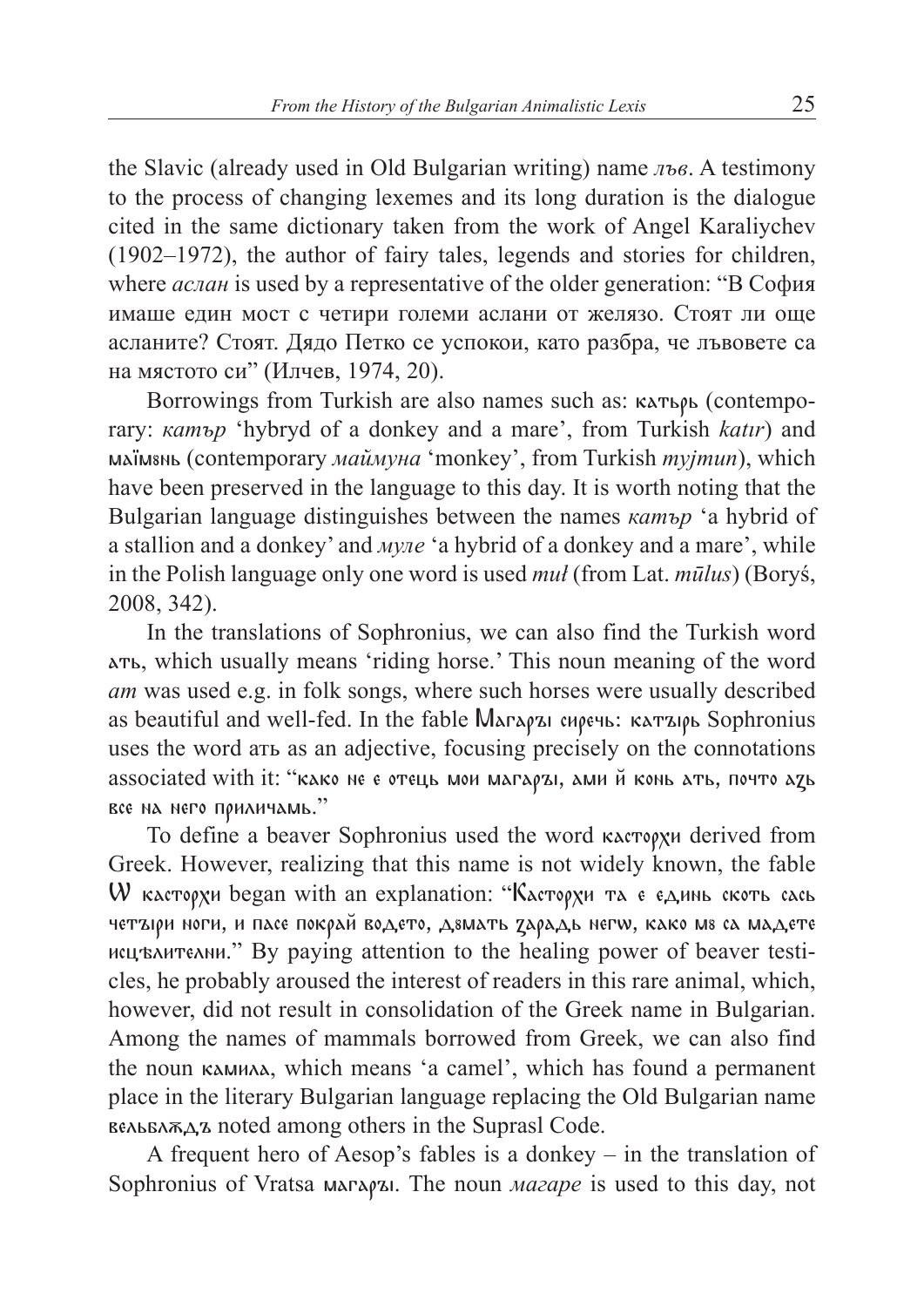only in Bulgarian, but also in Macedonian (*магаре*), Serbian (*магарац*) and Croatian (*magarac*), although its etymology causes difficulties for researchers. Most linguists (Miklosich, Berneker, Mladenov) derive it from the Modern Greek *γομάρι* 'goods', others (Skok, Meyer) – from the Ancient Greek *σάγμα* 'saddle' (Георгиев, 1986, 598–600).

In relation to two animals, Sophronius uses archaic names – the oldest dictionary collecting Bulgarian vocabulary treats them as obsolete (Геров, 1895–1904). These are: п $\psi$ се (pl. п $\psi$ ета) and медведь, replaced today by *куче* (Геров, 1897, 437) and *мечка* (Геров, 1899, 62). Particularly interesting here is the name  $n\psi$ ce, written with the Greek letter  $\psi$  (psi), that is the way it was popularized in the 17<sup>th</sup> century by the Damaskins authors. Currently, it has narrowed its meaning and refers only to a large, dangerous dog. Медведь, on the other hand, was replaced with various lexemes (including *мечек*, *медун*), of which *мечка* had the widest range and was introduced to general Bulgarian.

Among the remaining animalisms relating to mammals, the descriptive way of naming the bat is worth noting: нешна мышка фарковита (lit. 'night flying mouse'). In Nayden Gerov's dictionary we find the name that is already in use today: *прилепъ*. However, the author cites a number of synonyms (*вечерно пиля*, *вѣшерь*, *каралѣпъ*, *лиликана*, *лилякъ*, *люлячи*, *нощно пиля*), which means that at the end of the 19<sup>th</sup> century, many dialectal variants of the name were still used at the end of the  $19<sup>th</sup>$  century (Геров, 1901, 27). Perhaps, aware of this diversity, Sophronius chose a descriptive name.

He did not seem to have any hesitations while writing about the dolphin (делфина), although it is certainly not a widely known animal. Knowledge about its belonging to mammals is not common. Sophronius did not need it anyway, he could just see it as a sea animal, because in the fable, the main character of which is a dolphin, it is about his pursuit of some undefined fish ( $\varphi$ ыба) and the death of both of them after going ashore.

The remaining animalisms refer to commonly known, domesticated or wild animals, but typical of Bulgarian fauna, therefore Sophronius had no problems naming them in a way that was understandable to most recipients. These names, also present in contemporary literary Bulgarian, differ only in the way of writing, which in some cases reflects the etymology of vowels (*z*дакь) and the reduced pronunciation of some of them (квшвта).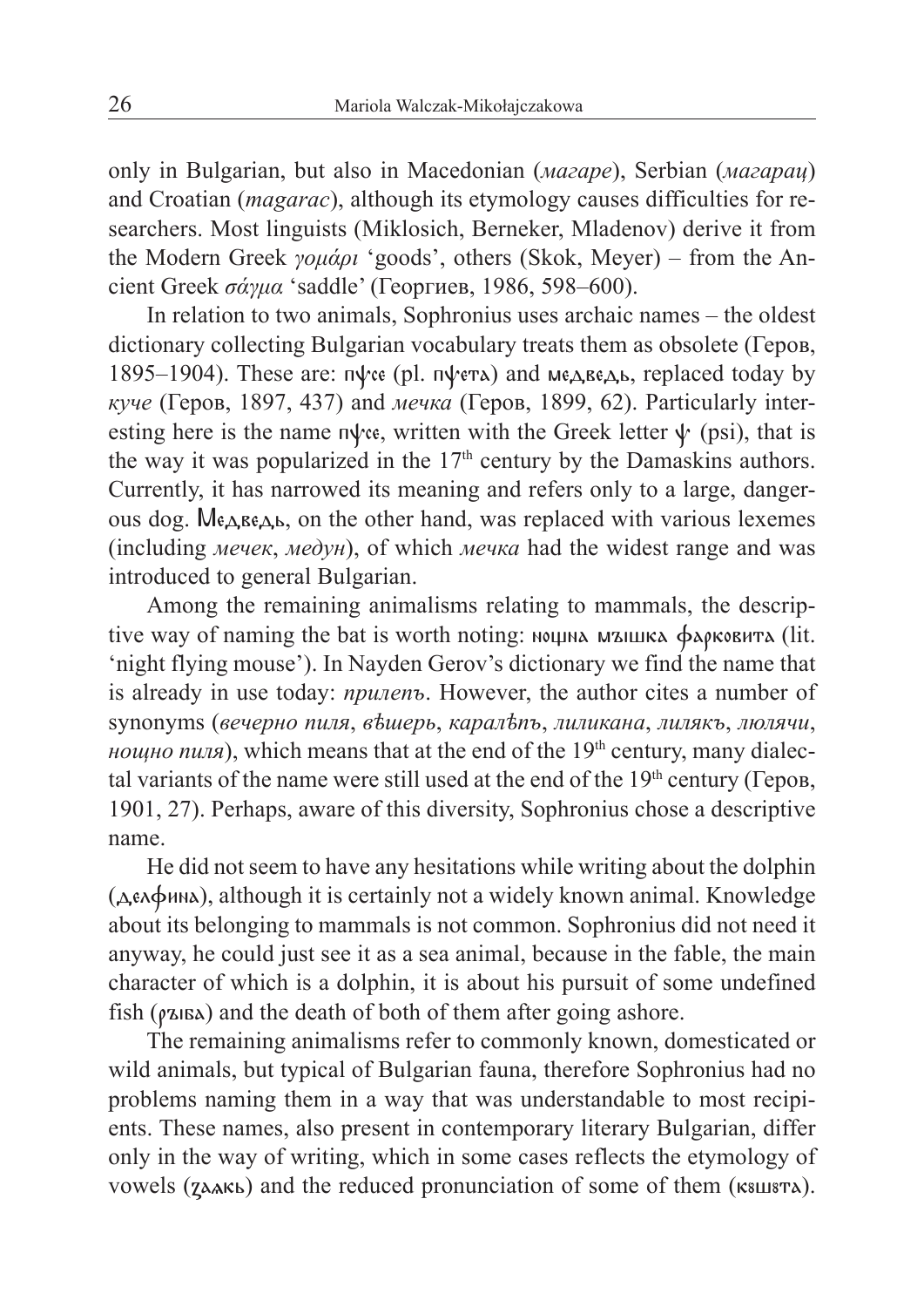In addition, Sophronius does not use the letter ъ, hence the soft yer always appears in a speech, regardless of the character of the final consonant, and the ъ inside a word is written in a vocalized form, i.e. о (волкь) or as а (картица). The following names of animals can be included in this group (in the order of their appearance in the texts): ласъща (*лисица*), козель (*козел*), златка (*златка* – 'pine marten'), мышка (*мишка*), котка (*котка*), волкь (*вълк*), овца (*овца*), глигань (*глиган* – 'boar'), картица (*къртица –* 'mole'), кушута (*кошута –*'doe'), рогачь (*рогач –* here meaning 'deer'), за кь (*заек*), конь (*кон*), свин (*свиня*), кучка (*кучка*), козель (*козел*), воль (*вол*).

The extensive group of bird names is very diverse. Sophronius uses the name птици for them, but also the more general name фарковатъте гадини ('flying creatures'), which could refer to all animals that move with wings, although in the fable in which it was used ( $\prod$   $\lambda$ 8Nb и ношнънй врань) it refers only to the gathering of birds that have congregated gathered for the election of a king. Among the characters of fables, there are both domesticated, farmed and wild birds. The first group seems not to be troublesome – the translator used commonly used names of the most popular birds, such as: петель ('rooster'), кокошка */* кокоша ('hen'), гуска ('goose').

The names of wild birds are more numerous and varied. Among them there are the same names as today: *domestic pigeons* (голявь, голявица), *eagle* (орель), *swallow* (ластовица), *magpie* (сврака), *swan* (лебедь), *raven* (гарвань) and even a *peacock* (паунь). The name of the crane *герань* (co. *жерав*) can be included among archaisms and dialectisms at the same time. The faunism геран (borrowed from the Gr. *γερανός*) used by Sophronius has survived to this day only in dialects and in the metaphorical, narrow, technical meaning of 'well with a crane' (hence, among others, *геранска вода* 'well water'). The name of a hawk д<sub>8</sub>гань (tur. *doğan*), borrowed from the Turkish language, is also an archaism. In the literary Bulgarian language it was replaced with the Slavic lexeme *ястреб*, and *доган* is known today thanks to the name of one of the politicians.<sup>5</sup> The dialectisms, however, include the name of the partridge *юрбица* (contemporary *яребица*).

<sup>5</sup>Ahmet Doğan – in 1990–2013 the leader of the Movement for Rights and Freedoms (DPS), and a member of the National Assembly.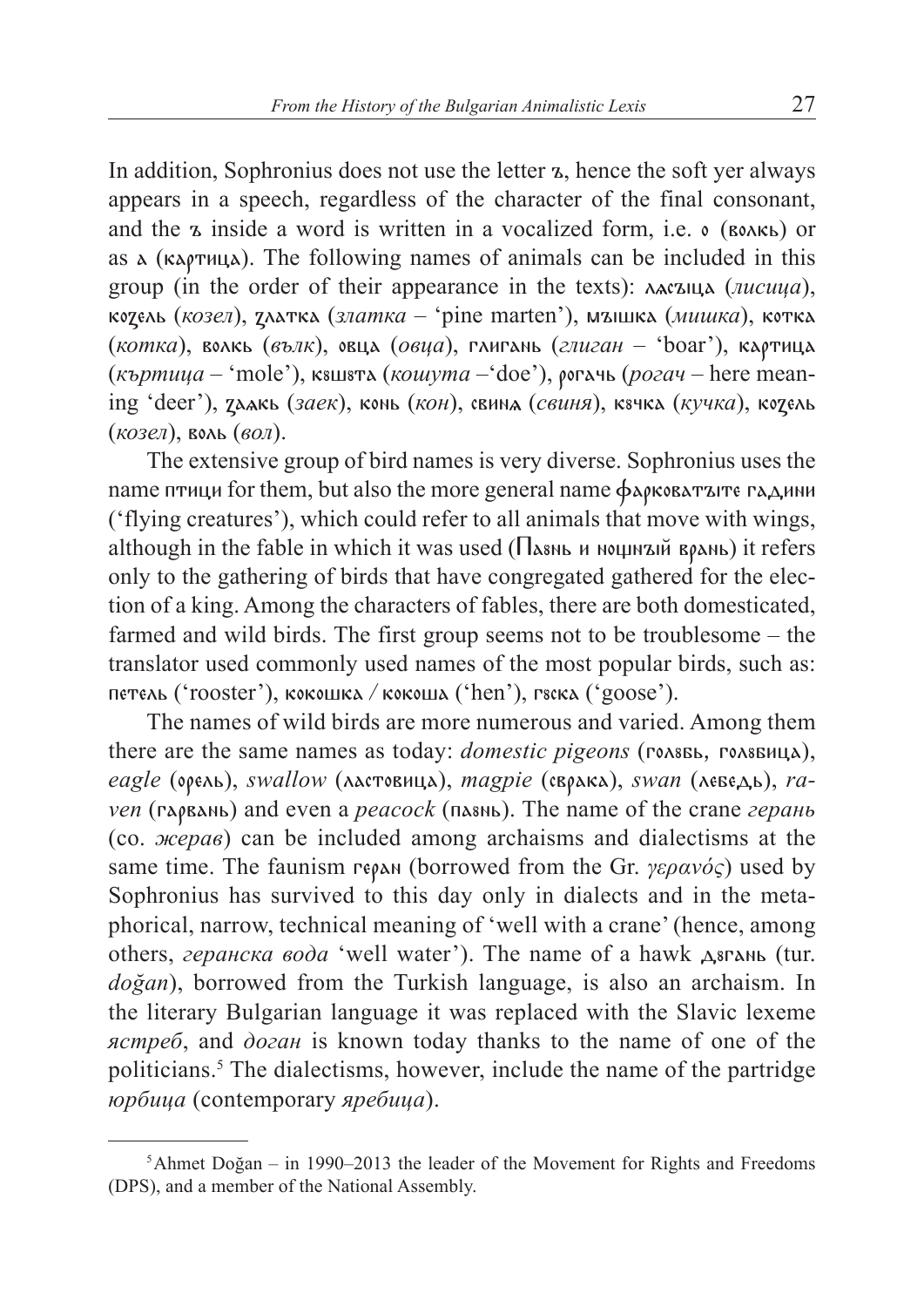It was difficult for Sophronius to name the bird, which in the Polish translation was called the *zimorodek* 'kingfisher' (Lat. *Alcedininae*) (Wojciechowski, 2006, 37). Perhaps not knowing this bird from the autopsy, Sophronius decided it would be safe to leave the Greek name (алк∙wнида), as the beginning of the fable contains an explanation of what bird it is about, which is necessary to understand the content of the piece: "Алкїwнида та є една птица любопвстъннна , и всакоги ходи покрай морето, и храни са, и тамо сноси њйцата си покрай морето.<sup>6</sup>'' Nowadays – according to the Polish-Bulgarian dictionary (Radeva, 1988, vol. II, 881) – this bird is called *земеродно рибарче*, and colloquially *рибар* or *риболовец*.

The main character of one of the fables is a bird defined by Sophronius ношный врань. This name appears only once, and the fable does not contain any content indicating which bird it is, although the lexeme врань evokes associations with both the crow (*врана*) and the term *jet black*, most often referring to the horse's colour (*вран*). The adjective ношный may indicate the nocturnal lifestyle of this bird.<sup>7</sup> It is good, however, that in order to understand the meaning of this fable and the moral flowing from it, the question of the species of its hero-bird is completely indifferent.

It is also difficult to determine what bird is the hero of the fable entitled Малешко птичи. The content of this work is not identical with any of Aesop's fables, catalogued by Halm (1852) or Hausrath (1940).<sup>8</sup> The evolution of its content is probably due to the fact that Sophronius did not use an Ancient Greek source, but a Modern Greek version of fables – most likely translated by Joanis Patusas, although there are also other hypotheses regarding the source of the Sophronius translation (Walczak-

<sup>6</sup> In Polish translation: "Zimorodek to ptak lubiący samotność i przebywający stale na morzu. Powiadają o nim, że strzegąc się ludzkich sideł, gnieździ się na urwiskach nadmorskich." ("The Kingfisher is a bird that likes solitude and is always at sea. It is said that, guarding against human traps, it nests on coastal bluffs" [Wojciechowski, 2006, 37]).

<sup>7</sup> In the Polish translation, there is talk of a jackdaw (*kawka*) whose name in modern Bulgarian is *чавка*. The compendia in the field of ornithology do not mention any of the features of the jackdaw that would allow it to be defined as a nocturnal animal (Richarz, Puchta, 2006, 346; Kruszewicz, 2007, 272).

<sup>8</sup>Perhaps it is a fairy tale translated into Polish entitled *Kwiczoł* (in Halma's catalog no. 194, in Hausrath's 88).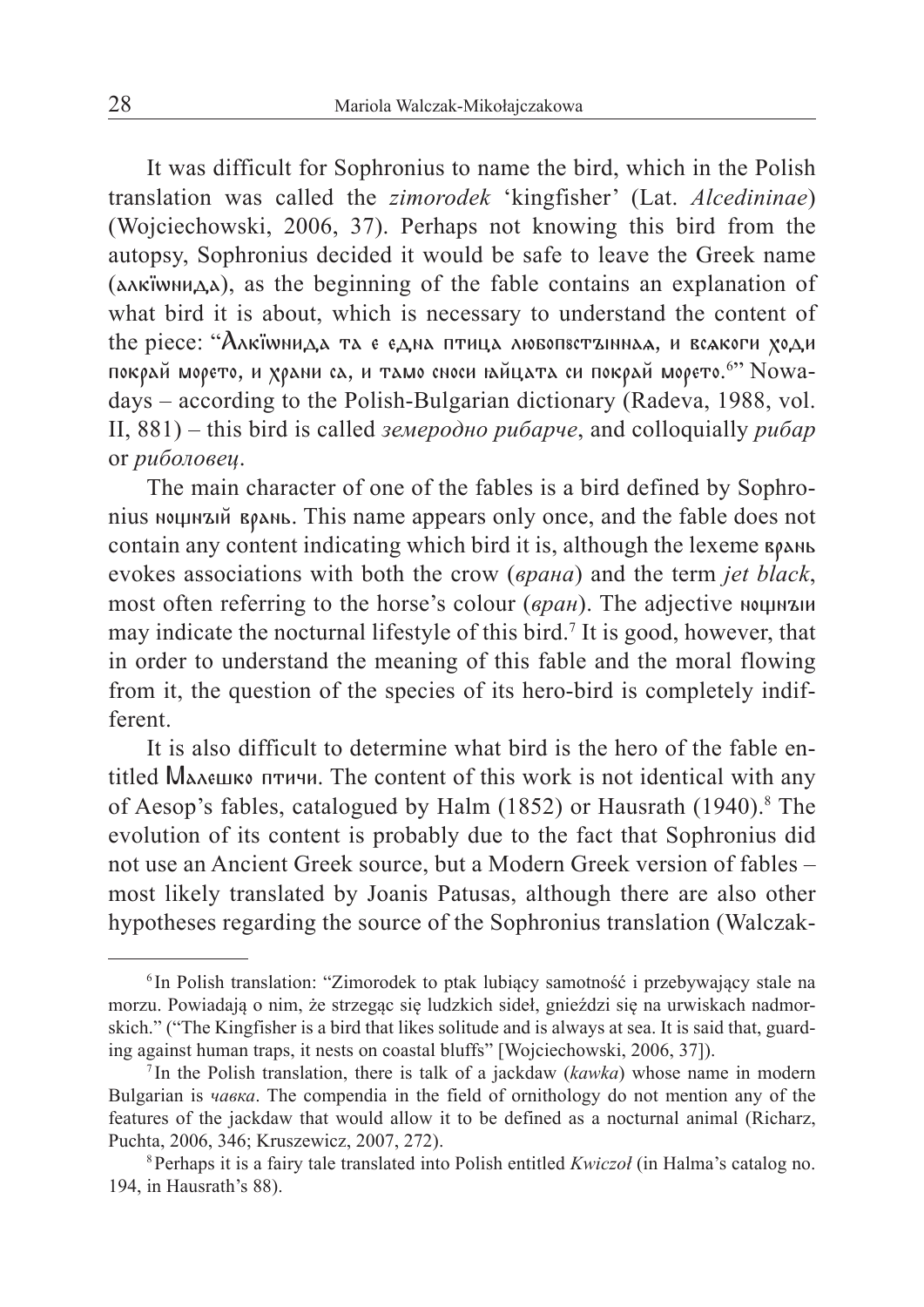-Mikołajczakowa, 2009, 15). The translator's decision to call the main character simply "a little bird" resulted from the content of the fable, in which it is only important that a small creature is sent to the cage, or captivity, which could not do much harm to a human.

In the translations of Sophronius, fish most often appear under the general name of  $\rho$ иба. Only the common fish in the Black Sea смарида, from the broadsword family got its species name, taken, of course, from Greek.

Among the reptiles and amphibians that are the heroes of fables, the most common is жаба, called in the same (or very similar) way throughout the Slavic area. The name comes from the Proto-Slavic *\*gēbā*, it can also be proved to be related to names occurring in the entire Indo-European language family (Георгиев, 1971, 519–520). The lexeme *жаба* was also used to form the descriptive name of the turtle: костана жаба. The name *костена / костяна жаба* is still used in a wide range of dialects of central and northern Bulgaria (including in the vicinity of the cities of Elena, Velingrad, Teteven), it has also been preserved in the language of Banack Bulgarians, i.e. descendants of  $18<sup>th</sup>$ -century emigrants professing Catholicism. Today, the name *костенурка* is used. In the form of *костянурка* it is already noted in the Gerov dictionary, citing various dialectal names: *желва*, *желка*, *жьлва*, *костяна жаба*, *костенуша*, *коруба жаба* (Геров, 1897, 402).

The heroine of several fairy tales is the viper, which Sophronius names in two ways – with the Slavic lexeme *змия* (with two spellings: *змил* or sмињ<sup>9</sup>) and the noun ех1дна (Gr. *έχιδνα*), borrowed from the Greek. The Greek borrowing of *ехидна*, already recorded in the oldest monuments of Slavic literature (Suprasl Codex, Manasseh Chronicle translated from the beginning of the  $14<sup>th</sup>$  century), today is considered an obsolete, marked, poetic name<sup>10</sup> (Георгиев, 1971, 515–516). Unfortunately, the content of fables, characters of which are vipers does not contain any hints as to the reasons why the Bulgarian translator decided to choose one of the synonyms indicated.

<sup>9</sup>This way of writing was taken over from the Old Church Slavonic literature; it appears in the Codex Zographensis, Codex Marianus, Sava's Book and Codex Suprasliensis (Георгиев, 1971, 647).

<sup>&</sup>lt;sup>10</sup> In modern zoological terminology, the word *ехидна* refers to the echidna.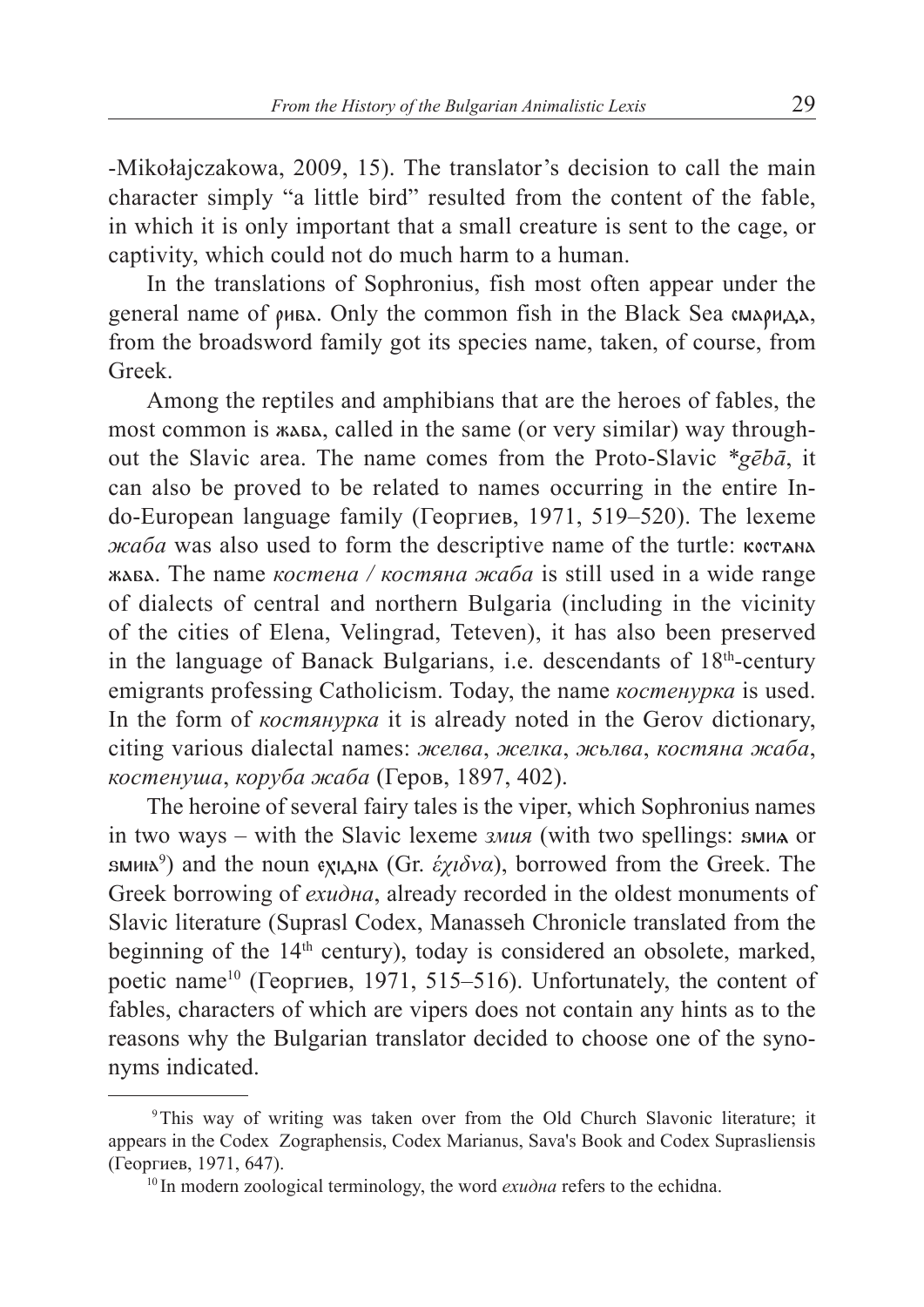However, there should not be any hesitations when using the name крокодиль, although this animal has never been found in the European fauna. The name of this reptile was borrowed from Greek (*κροκόδειλος*) already in the Old Slavonic period (it was used, for example, by John the Exarch). No wonder, since the *crocodile* appears in the text of the Old Testament (Job 40:25, Ezek. 29: 3, Ezek. 32,2). The name of the crab caused Sophronius a little more of a problem. Knowing that marine fauna is not well known among Bulgarians, Sophronius appealed to the imagination of the audience and called the crab опакь ракь, thus pointing to the peculiar way that this crustacean moved. Even today, the names of sea animals are not very varied in Bulgarian, hence although shrimps, crawfish, langoustines, lobsters, crabs and other rare seafood appear in the menu of some restaurants, they come under the collective name of *раци* and it only depends on the waiter's competence whether he is able to explain to customers what type of shrimps it is about in a given case. In Gerov's dictionary we can find the entry *крабарь*, but his vague definition of 'животина нѣкаква' does not allow us to state that it is definitely a crab (Геров, 1897, 407). This name was not accepted permanently and modern dictionaries do not mention either the \*крабар or \*краб lexemes, and the Polish-Bulgarian dictionary translates the name *krab* as *морски рак* (Radeva, 1988, vol. I, 239).

On the other hand, *сюнгер –* сюнгерь (by Sophronius) retained its place in the lexical resources of the Bulgarian language – the name of a sea sponge (*Spongia officinale*), having its source in Greek, which found its way into Bulgarian via Turkish (Turkish *sünger*).

The name of the scorpion, taken from Greek already in the Old Bulgarian period and recorded in the oldest monuments (Codes: Suprasl, Zograf, Marian), was not a problem either. In the form *скорпия* (that is, in the form suggested by Sophronius –  $\alpha$ ,  $\alpha$  we can find it in Gerov's dictionary and dialects from the vicinity of Vratsa (Рачева, Тодоров, 2002, 786).

Among the insects in Aesop's fables, there are only those commonly known, i.e. flies (*мухи*), fleas (*болха*), ants (*мрави*) and field cricket (*щурець*). Sophronius called the cicada less known in Bulgaria as the onomatopoeic expression *чичика* – it is actually onomatopoeic Greekism, having its prototype in Greek *τζίτζικας*. The character of one of the fables is a hornet, an insect with a dozen or so dialectal versions of the name in Bulgarian (Рачева, Тодоров, 2010, 534–535). Of these, the literary Bulgarian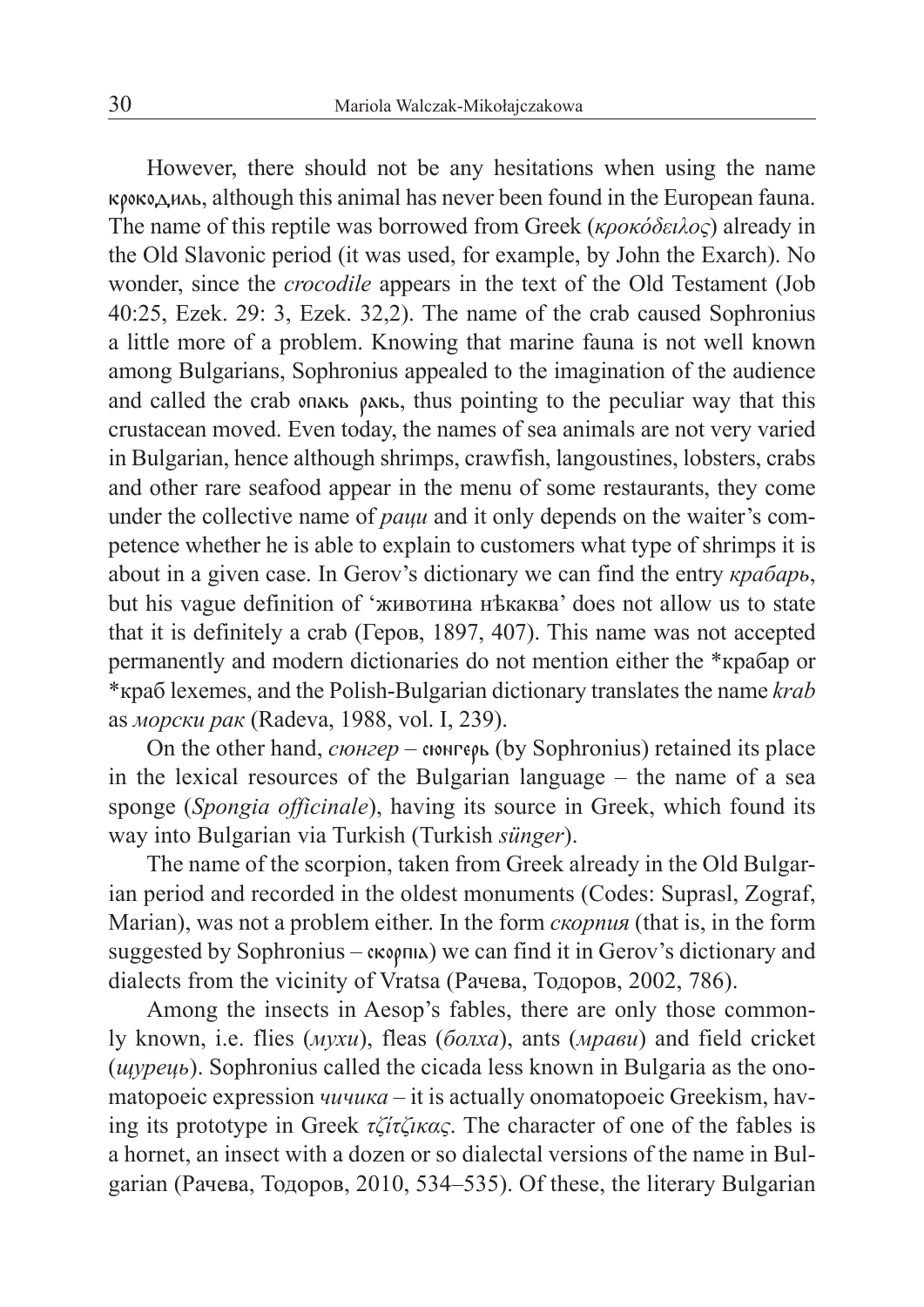has chosen the name of *стършел*. Sophronius clearly hesitated as to the correctness of the name of this insect, because in the text of the fable we find both the version with the *s* and *sht*: сторшиль and щоршиль.

The most problematic, however, was the name of a beetle unknown to Bulgarians – the scarab. As the content of the fairy tale  $\mathcal{O}_{\rho e \wedge \mathbf{b}}$  и канфарь refers to the peculiar habit of scarabs, which is rolling balls with fertilizer, the name of this beetle could not be avoided. Sophronius used the Greek name кан»арь, perhaps recognizing that the description of the surprising behaviour of the fable hero is enough for the reader to conclude that it is an alien, unknown to Bulgarian fauna. In modern Bulgarian, the lexeme *кантар* means only a certain type of weight, an old unit of weight or a weight corresponding to this unit.

It is also worth paying attention to the animalism червіга (со. *червей*), which means an unknown small-size creature living in the ground. It is difficult to discern the name of any specific animal in this lexeme – it seems that Sophronius used it in the same sense as the word *robak* ('worm') is used in colloquial Polish. The dictionaries of the modern Bulgarian language agree, however, that under the name *червей* there may be an earthworm or an immature form of any insect, i.e. a larva.

Perhaps the most problematic animal name for several generations of Bulgarian authors was the name of a snail. Sophronius decided to use the name сал нгозь, borrowed from the Turkish language (Turkish *salyangoz*), but in the title he added an explanation: сал ангота, сиречь пзжовции. Thus, the Turkish borrowing was explained with one of the many dialectal names functioning in a limited area. We will not find any of these names in the dictionary of rare and obsolete words edited by Stefan Ilchev. On the other hand, the form *пужел* is noted, with the qualifier "dialectal" and examples from the work of Pancho Mikhailov, a writer born in the city of Shtip (now North Macedonia), thus using Western language. In Nayden Gerov's dictionary we find a snail in several entries under several names. In volume IV there are *пужелъ* and *пужерь* reminiscent of one of the names used by Sophronius (Геров, 1901). Unfortunately, these names are provided without any explanation. Volume III contains the names *охлё, охлёвчя, охлъвъ*, close to the modern animalism of *охлюв* (Геров, 1897, 436), but the author of the dictionary refers readers to the entry *лигавець* (v. Bulgarian *лигавина* – 'mucus').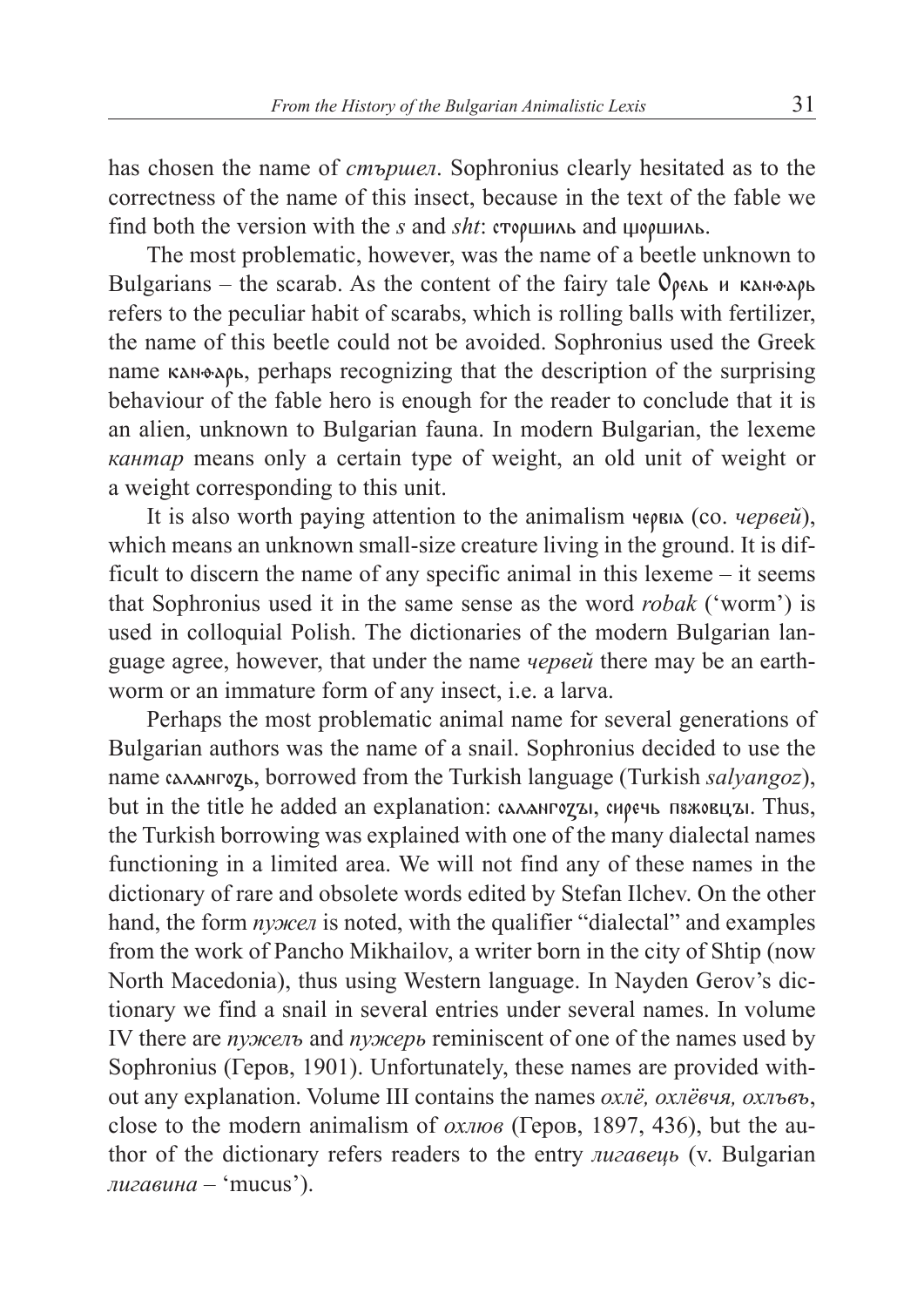The entry *лигавець* is extremely extensive, it collects several dozen different synonyms referring to two species of snails: *Helix* and *Limax* (Геров, 1897, 22–23). Helix snails were named in Bulgarian dialects in various ways: *бабуръ*, *бахаль*, *бохлё*, *бохлёвъ*, *гугу-петръ*, *гулшёкъ*, *жембалъ*, *жюжелъ*, *лигавничя*, *лиговецъ*, *лонѣй*, *мелчё*, *мелчёвъ*, *охлёвъ*, *пасмолець*, *пасочя*, *пахаль*, *пижёкъ*, *пижёвякъ*, *пиши-рогъ*, *паужковъ*, *плужякъ*, *плужькъ*, *плужекъ*, *пльжець*, *пльжковъ*, *пльжякъ*, *прьжлокъ*, *прьжяйка*, *пльзекъ*, *пужимусъ*, *пужель*, *пужь*, *роглё*, *роглёвець*, *роглець*, *рожко*, *рожковець*, *рожковь*, *салякъ*, *слимакъ*, *слимукъ*, *слишакъ*, *сльменъ*, *слюмакъ*, *слюнакъ*, *смилякъ*, *стригоръ*, *тодоръ*, *улешка*, *улешь*, *уфлешка*, *шелянгосъ*, *шялякъ*. Shell-less snails of the *Limex* species had much fewer terms (Gerov notes "merely" 9), often repeating the name from the previous group preceded by the epithet *гол* ('naked'): *голякъ*, *голъ бабуръ*, *голъ охлёвъ*, *голъ пужякъ*, *голъ руяколъ*, *водна прьжялка*, *дивъ пльжекъ*, *циганскый*, *зьмскый бухыръ*.

Fifty four dialectal names of the *Helix* species make us aware of the difficulties the codifiers of the Bulgarian lexicon had to deal with in relation to the names of animals. Choosing one of the many animalisms was tantamount to imposing it on all Bulgarian speakers, regardless of their individual habits derived from folk dialects. Even if the names of other animals were less differentiated, the creation of a uniform dictionary of animalisms must have been a lengthy process.

Sophronius was assigned the role of the precursor of this process. The translator of Aesop's fables did not hide the difficulties associated with it – in embarrassing situations he resorted to several translation techniques: he published an explanation of what animal it was about, described the features of a little-known animal, or, on the contrary, avoiding specifics, he generalized the name using the terms "little bird", "little fish". In some cases, it allowed the reader to choose the name on his/her own, giving synonyms in the title (Саланготы, сиречь пяжовцы; Мялы, сиречь: катьрь) in others he used a descriptive name ("нощна мышка фарковита"). Noteworthy is the use of animisms borrowed from Greek or Turkish language, which proves the author's awareness that these names managed to displace the native vocabulary from human consciousness (v. e.g. *камила*). The translator's effort was not in vain, since most of the names he used are still used today. The continuators of Sophronius' work followed the same lead,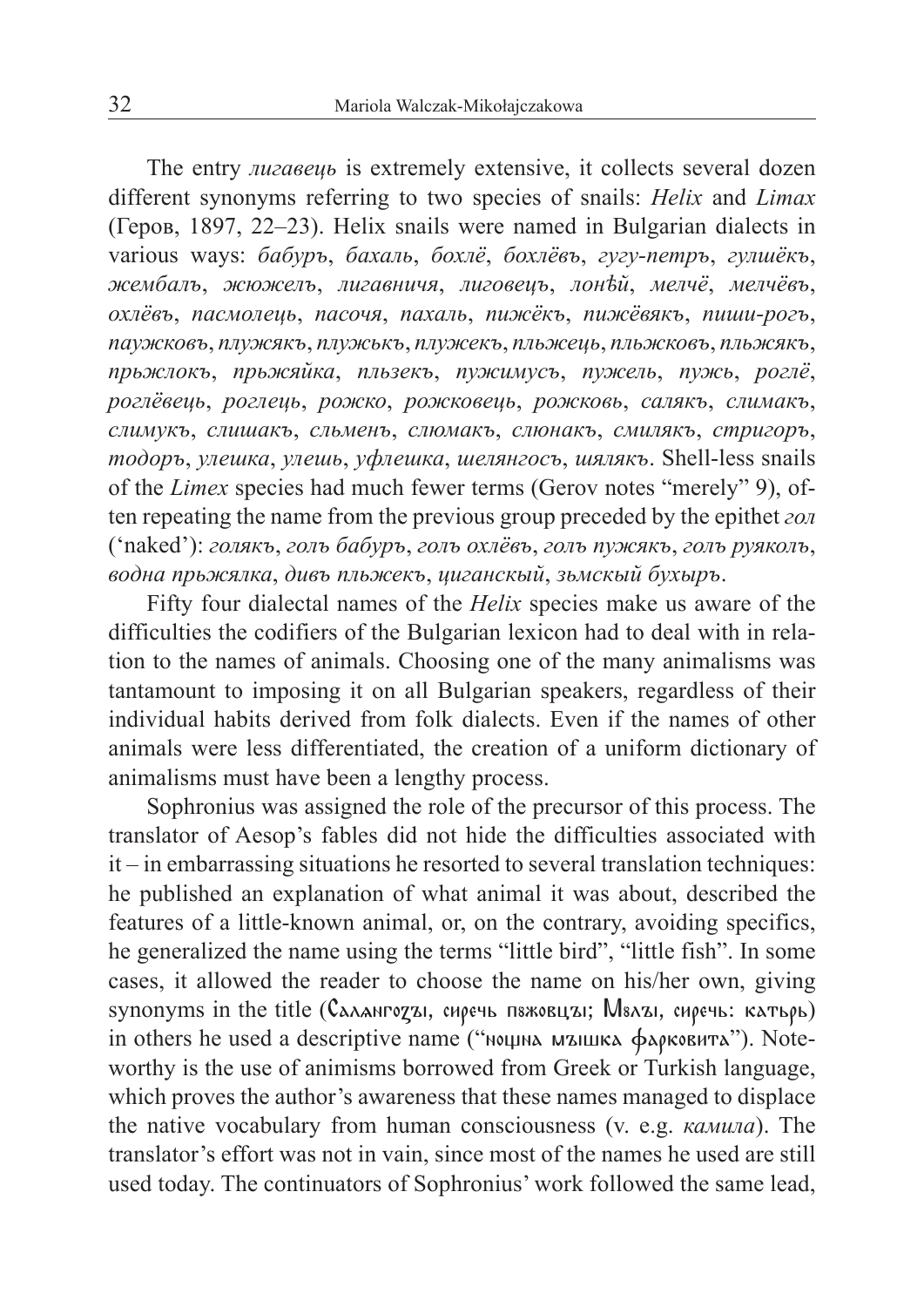using similar techniques in their translations. Thanks to their works, the literary Bulgarian language was enriched with new names, absent in the lexicon of Sophronius.

## **References**

- Boryś, W. (2008). *Słownik etymologiczny języka polskiego*. Kraków: Wydawnictwo Literackie.
- Halm, C. (red.). (1852). *Fabulae Aesopicae collectae*. Leipzig: Teubner.
- Hausrath, A. (red.). (1940). *Corpus fabularum Aesopicarum*. Leipzig: Bibliotheca Scriptorum Graecorum et Romanorum Teubneriana, vol. I/1.
- Kruszewicz, A. (2007). *Ptaki Polski*. Warszawa: Oficyna Wydawnicza Multico.
- Radeva, S. (1988). *Podręczny słownik polsko-bułgarski z suplementem*, vol. I–II. Warszawa: Wiedza Powszechna.
- Richarz, K., Puchta, A. (2006). *Ptaki. Przewodnik*. Warszawa: Muza S.A.
- Szerszunowicz, J. (2014). *Definicja kognitywna jako składnik opisu leksykograficznego związków frazeologicznych z komponentem animalistycznym*. In: *Životinje u frazeološkom ruhu: zbornik radova s međunarodnoga znanstvenog skupa* Animalistički frazemi u slavenskim jezicima *održanog 21. i 22. III. 2014. na Filozofskom fakultetu Sveučilišta u Zagrebu*. Ur. I. Vidović Bolt. Zagreb: Filozofski fakultet Sveučilišta u Zagrebu. www.animalistcki-frazemi.eu>images>zbornik\_radova. 18.10.2020.
- Walczak-Mikołajczakowa, M. (2009). *Bułgarski Ezop*. Poznań: Wydawnictwo Naukowe UAM.
- Wojciechowski, M. (przeł.). (2006). *Ezop i inni. Wielka księga bajek greckich*. Kraków: Wydawnictwo WAM.
- Александрова, Р. (1993). *За наименованието на животното таралеж*. "Език и литература" № 5–6, pp. 76–78.
- Балкански, Т., Цанков, К. (2010). *Енциклопедия на българската ономастика*. Велико Търново: Фабер.
- Бояджиев, Т. (1986). *Българска лексикология*. София: Наука и изкуство.
- Георгиев, В. (ред.). (1971). *Български етимологичен речник*, vol. 1. София: Издателство на БАН.
- Георгиев, В. (ред.). (1986). *Български етимологичен речник*, vol. 3. София: Издателство на БАН.
- Геров, Н. (1895–1904). *Рѣчникъ на блъгарскый языкъ с тлъкуване на рѣчи-ты на блъгарскы и на рускы*, vol. I (1895), vol. II (1897), vol. III (1899), vol. IV (1901), vol. V (1904). Пловдив: Дружествена печатница "Съгласие".
- Илчев, С. (ред.). (1974). *Речник на редки, остарели и диалектни думи в литературата ни от XIX век*. София: Издателство на БАН.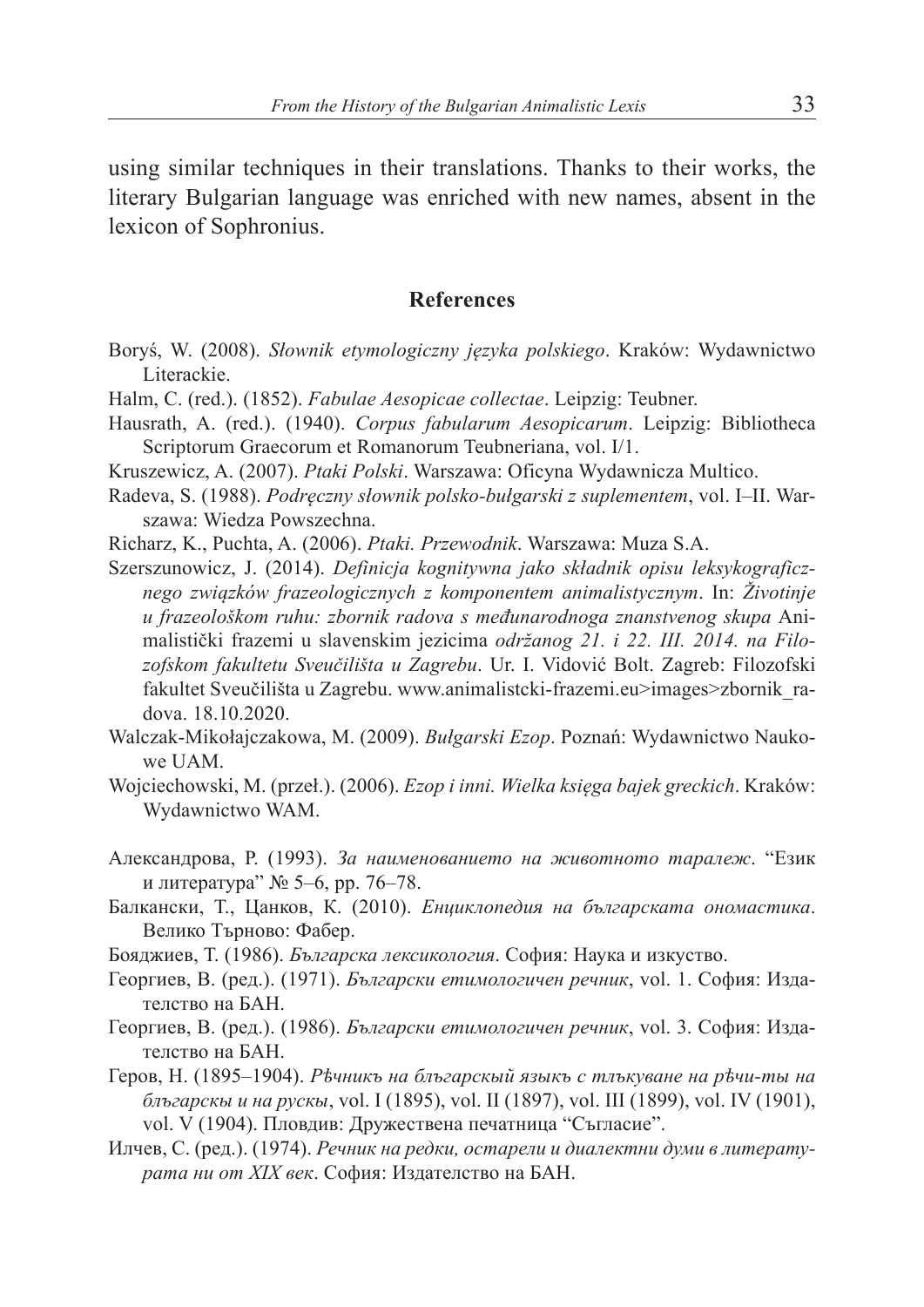- Нанкинов, Д. (2010). *Древнобългарски имена на птиците*. София: Издателство ЕТО.
- Недкова, Е. (2005). *Националноспецифични образи в български и сръбски фразеологизми с компоненти зооними за експресивно назоваване на човешки качества*. "Научни трудове на Русенски Университет" vol. 44, ser. 6.2, Русе, pp. 44–48.
- Ничев, А. (1961). *Български превод на Езоп от 1812 г*. "Език и литертура" vol. 6, pp. 58–66.
- Рачева, М., Тодоров, Т. (ред.). (2002). *Български етимологичен речник*, vol. VI. София: Академично издателство "Проф. Марин Дринов."
- Рачева, М., Тодоров, Т. (ред.). (2010). *Български етимологичен речник*, vol. VII. София: Академично издателство "Проф. Марин Дринов."
- Радев, И. (2007). *История на българската литература през Възраждането*. Велико Търново: Абагар.
- Вълчев, Б. (2009). *От историята на българския книжовен език към теорията на книжовните езици*. София: Оксиарт.
- Зидарова, В. (1997). *За някои зооморфни метафори в съвременния български език*. "Научни трудове ПУ "Паисий Хилендарски" vol. XXXV,  $N$ <sup>0</sup> 1, pp. 99–104.
- [Aleksandrova, R. (1993). *Za naimenovaniyeto na zhivotnoto taralezh*. "Ezik i literatura" № 5–6, pp. 76–78.
- Balkanski, T., Tsankov, K. (2010). *Enciklopediya na balgarskata onomastika*. Veliko Tarnovo: Faber.
- Boyadzhiev, T. (1986). *Balgarskata leksikologiya*. Sofiya: Nauka i izkustvo.
- Georgiev, V. (red.). (1971). *Balgarski etimologichen rechnik*, vol. 1. Sofiya: Izdatelstvo na BAN.
- Georgiev, V. (red.). (1986). *Balgarski etimologichen rechnik*, vol. 3. Sofiya: Izdatelstvo na BAN.
- Gerov, N. (1895–1904). *Rechnik na balgarskiy yazik s tlakuvane na rechi-ty na blagarsky i na rusky*, vol. I (1895), vol. II (1897), vol. III (1899), vol. IV (1901), vol. V (1904). Plovdiv: Druzhestvena pechatnitsa "Saglasiye."
- Ilchev, S. (red.). (1974). *Rechnik na redki, ostareli i dialektni dumi v literaturata ni ot XIX vek*. Sofiya: Izdatelstvo na BAN.
- Nankinov, D. (2010). *Drevnobalgarski imena na pticite*. Sofiya: Izdatelstvo ETO.
- Nedkova, E. (2005). *Nacionalnospecifichni obrazi v balgarski i srabski frazeologizmi s omponenti zoonimi za ekspresivno nazovavane na choveshki kachestva*. "Nauchni trudove na Rusenski Universitet" vol. 44, ser. 6.2, Ruse, pp. 44–48.
- Nichev, A. (1961). *Balgarski prevod na Ezop ot 1912 g*. "Ezik i literatura" vol. 6, pp. 58–66.
- Racheva, M., Todorov, T. (red.). (2002). *Balgarski etimologichen rechnik*, vol. VI. Sofiya: Akademichno izdatelstvo "Prof. Marin Drinov."
- Racheva, M., Todorov, T. (red.). (2010). *Balgarski etimologichen rechnik*, vol. VII. Sofiya: Akademichno izdatelstvo "Prof. Marin Drinov."
- Radev, I. (2007). *Istoriya na balgarskata literatura prez Vazrazhdaneto.* Veliko Tarnovo: Abagar.